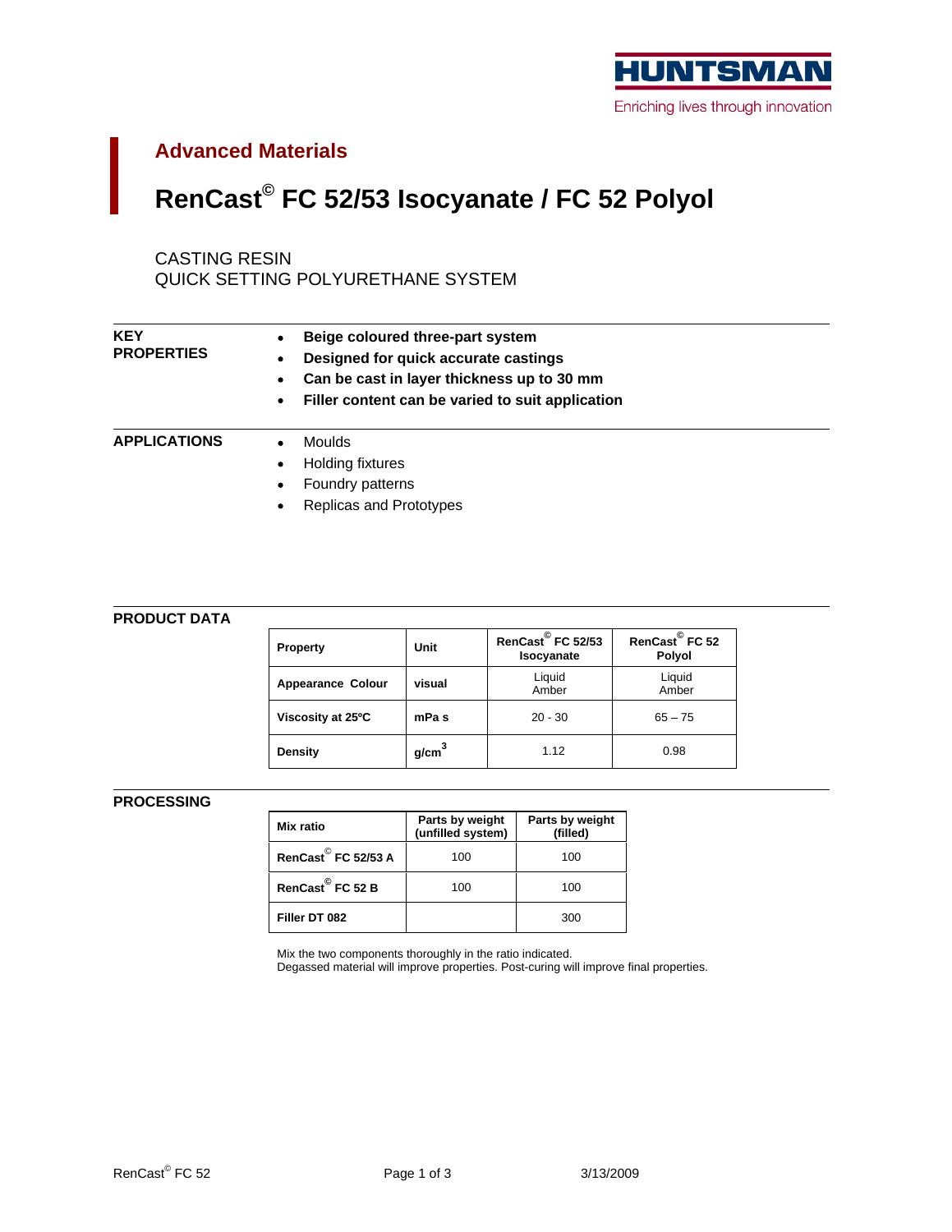

**Caution Caution** 

### **PROPERTIES**

| Resin/Hardener mix     | Volume    | Unit  | FC 52/53<br>Isocyanate<br>FC 52 Polyo | FC 52/53<br>Isocyanate<br>FC 52 Polyol |
|------------------------|-----------|-------|---------------------------------------|----------------------------------------|
|                        |           |       | $11m$ $511m$<br>սոււ                  | Filler DT 082                          |
| Appearance             |           | /ISUc | <b>Beige</b>                          | Beige fille                            |
| Viscosity at 25°C      |           | mPa s |                                       | nasi                                   |
| Pot life at 25°C       | (1000 ml) |       |                                       |                                        |
| Max. Layer thickness   |           | mm    |                                       |                                        |
| <b>Demoulding time</b> |           | min   | 60 - 90                               |                                        |

**After cure: 7 days at RT or 14 hours at 80 oC**

| <b>ISO 1183</b><br><b>Density</b>                     | $80 - 85$<br>70 - 75 |               |
|-------------------------------------------------------|----------------------|---------------|
|                                                       |                      |               |
| <b>ISO 868</b><br><b>Hardness</b><br>Shore D          |                      |               |
| <b>ISO 75</b><br><b>Deflection temperature</b>        |                      |               |
| <b>ISO 604</b><br>MPa<br><b>Compressive strength</b>  |                      |               |
| <b>ISO 604</b><br><b>Compressive modulus</b><br>l MPa |                      | 0400<br>د ا ٻ |
| <b>ISO 178</b><br><b>Flexural strength</b><br>MPa     |                      |               |
| Linear shrinkage @ 5 mm<br>mm/m                       |                      |               |
| Linear shrinkage @ 10 mm<br>mm/m                      |                      |               |
| Linear shrinkage @ 20 mm<br>mm/m                      |                      |               |

**STORAGE** The resin and hardeners described in this instruction sheet have the shelf lives shown provided they are stored at  $6$  -  $28^{\circ}$ C in a dry place and sealed containers, preferably those in which they are supplied.

**WORKING** The product should be used when within the temperature range 18-25°C. Shake the unfilled and stir the **CONDITIONS Example 2** system. filled system.

### **PACKAGING**

| System                                                      | RenCast FC 52/53<br>Isocyanate | RenCast <sup>©</sup> FC 52<br>Polyol |
|-------------------------------------------------------------|--------------------------------|--------------------------------------|
| <b>Quantity and Weight</b>                                  | 1 x 20 kg                      | 1 x 20 kg                            |
| <b>Quantity and Weight</b>                                  | $1 \times 5$ kg                | $1 \times 5$ kg                      |
| <b>Quantity and Weight</b>                                  | $4 \times 1$ kg                | $4 \times 1$ kg                      |
| Filler DT 082 Multipacks of 6 x 1.5 kg and 15 kg containers |                                |                                      |

# **HANDLING**

**PRECAUTIONS** Our products are generally quite harmless to handle provided that certain precautions normally taken when handling chemicals are observed. The uncured materials must not, for instance, be allowed to come into contact with foodstuffs or food utensils, and measures should be taken to prevent the uncured materials from coming in contact with the skin, since people with particularly sensitive skin may be affected. The wearing of impervious rubber or plastic gloves will normally be necessary; likewise the use of eye protection. The skin should be thoroughly cleansed at the end of each working period by washing with soap and warm water. The use of solvents is to be avoided. Disposable paper - not cloth towels - should be used to dry the skin. Adequate ventilation of the working area is recommended. These precautions are described in greater detail in the Material Safety Data sheets for the individual products and should be referred to for fuller information.